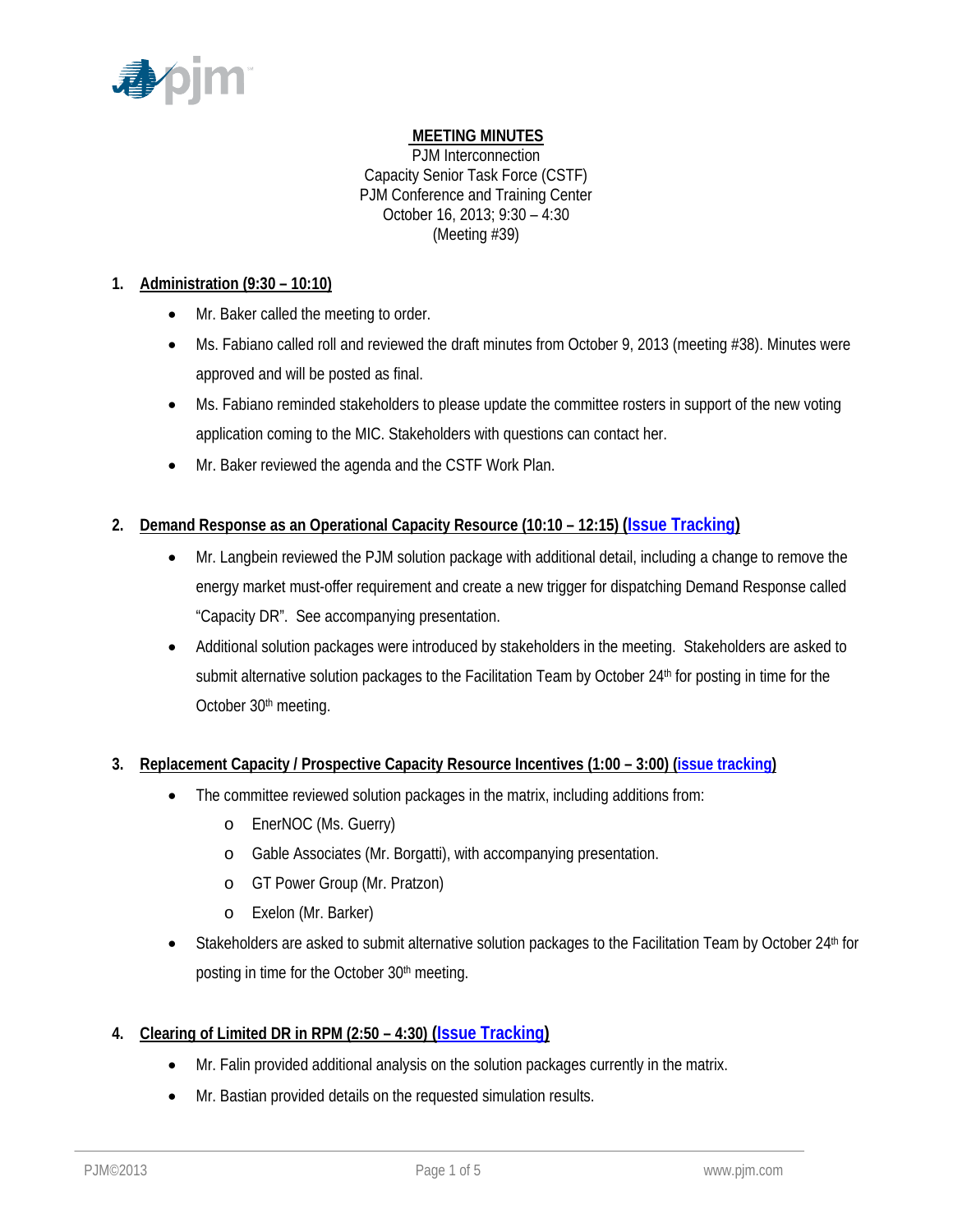

- The committee reviewed the solution packages, including in-meeting additions from LS Power, EnerNOC and Johnson Controls.
- Stakeholders reviewed the procedure and deadline for voting on item 4 Clearing of Limited DR. A Survey Monkey link was distributed on October 17 and is due to be completed by 5:00PM on Tuesday, October 22. The link to vote was sent out to the Capacity Senior Task Force list serve.

#### **Wrap-up and Future Agenda Items (4:30 – 4:35)**

### **FUTURE MEETING DATES (CLICK ON LINK TO REGISTER)**

| October 30, 2013  | $9:30 - 4:30$  | In-person & WebEx            |
|-------------------|----------------|------------------------------|
| November 4, 2013  | $9:30 - 4:30$  | In-person & WebEx            |
| November 18, 2013 | $9:00 - 12:00$ | In-person & WebEx            |
| November 25, 2013 | $9:30 - 4:30$  | In-person & WebEx            |
| December 3, 2013  | $9:30 - 4:30$  | <b>In-person &amp; WebEx</b> |
| January 17, 2014  | $9:30 - 4:30$  | <b>In-person &amp; WebEx</b> |
| January 31, 2014  | $9:30 - 4:30$  | In-person & WebEx            |
|                   |                |                              |

Author: Janell Fabiano DM #: 769772

#### **Anti-trust:**

You may not discuss any topics that violate, or that might appear to violate, the antitrust laws including but not limited to agreements between or among competitors regarding prices, bid and offer practices, availability of service, product design, terms of sale, division of markets, allocation of customers or any other activity that might unreasonably restrain competition. If any of these items are discussed the chair will re-direct the conversation. If the conversation still persists, parties will be asked to leave the meeting or the meeting will be adjourned.

#### **Code of Conduct:**

As a mandatory condition of attendance at today's meeting, attendees agree to adhere to the PJM Code of Conduct as detailed in PJM Manual M-34 section 4.5, including, but not limited to, participants' responsibilities and rules regarding the dissemination of meeting discussion and materials.

#### **Public Meetings/Media Participation:**

Unless otherwise noted, PJM stakeholder meetings are open to the public and to members of the media. Members of the media are asked to announce their attendance at all PJM stakeholder meetings at the beginning of the meeting or at the point they join a meeting already in progress. Members of the Media are reminded that speakers at PJM meetings cannot be quoted without explicit permission from the speaker. PJM Members are reminded that "detailed transcriptional meeting notes" and white board notes from "brainstorming sessions" shall not be disseminated. PJM Members are also not allowed to create audio, video or online recordings of PJM meetings.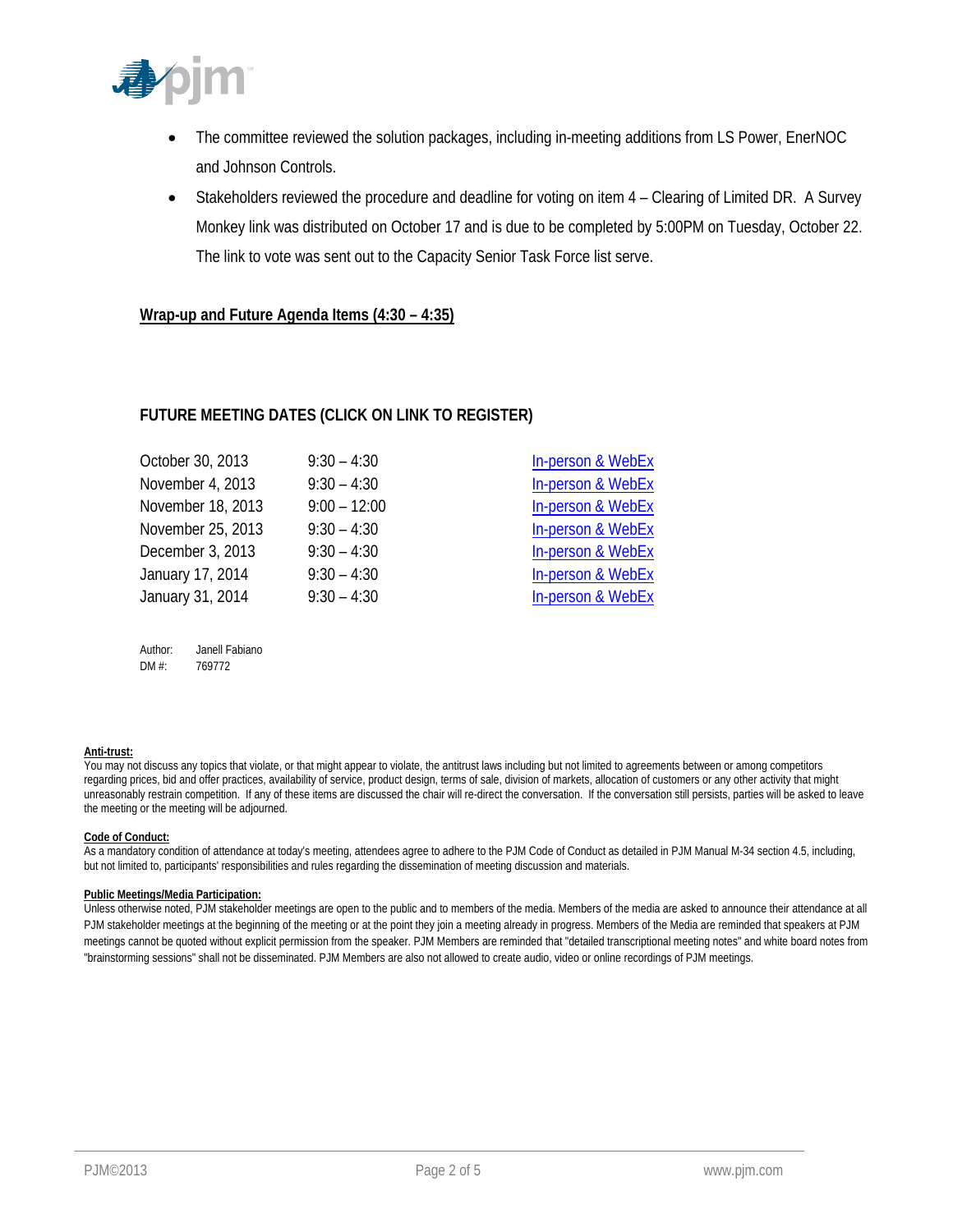

### **Meeting Attendees: In Person**

| Last Name     | <b>First Name</b> | <b>Company Name</b>                       | Sector                      |
|---------------|-------------------|-------------------------------------------|-----------------------------|
| <b>Baker</b>  | Scott             | PJM Interconnection, LLC                  | Not Applicable              |
| Baran         | Eric              | Allegheny Electric Cooperative, Inc.      | <b>Electric Distributor</b> |
| <b>Barker</b> | Jason             | Exelon Business Services Company, LLC     | <b>Transmission Owner</b>   |
| Bhavaraju     | Murty             | PJM Interconnection, LLC                  | Not Applicable              |
| <b>Bloom</b>  | David             | <b>Baltimore Gas and Electric Company</b> | Transmission Owner          |
| Borgatti      | Michael           | Gable and Associates                      | Not Applicable              |
| Campbell      | <b>Bruce</b>      | EnergyConnect, Inc.                       | Other Supplier              |
| Carmean       | Gregory           | Organization of PJM States, Inc. (OPSI)   | Not Applicable              |
| Ciabattoni    | Joseph            | PJM Interconnection, LLC                  | Not Applicable              |
| Citrolo       | John              | PSEG Energy Resources and Trade, LLC      | <b>Transmission Owner</b>   |
| Dugan         | Bill              | Customized Energy Solutions, Ltd.*        | Not Applicable              |
| Engle         | Andy              | PJM Interconnection, LLC                  | Not Applicable              |
| Fabiano       | Janell            | PJM Interconnection, LLC                  | Not Applicable              |
| Falin         | Tom               | PJM Interconnection, LLC                  | Not Applicable              |
| Ford          | Adrien            | PJM Interconnection, LLC                  | Not Applicable              |
| Guerry        | Katie             | EnerNoc                                   | Other Supplier              |
| Fuess         | James             | <b>PBF Power Marketing LLC</b>            | <b>Generation Owner</b>     |
| Hoatson       | Tom               | Riverside Generating, LLC                 | Other Supplier              |
| Horstmann     | John              | Dayton Power & Light Company (The)        | <b>Transmission Owner</b>   |
| Hugee         | Jacqulynn         | PJM Interconnection, LLC                  | Not Applicable              |
| Hyzinski      | Thomas            | PPL EnergyPlus, L.L.C.                    | <b>Transmission Owner</b>   |
| Jett          | William           | Duke Energy Business Services LLC         | <b>Generation Owner</b>     |
| Keech         | Adam              | PJM Interconnection, LLC                  | Not Applicable              |
| Kerecman      | Joseph            | Calpine Energy Services, L.P.             | <b>Generation Owner</b>     |
| Kogut         | George            | New York Power Authority                  | Other Supplier              |
| Kormos        | <b>Mike</b>       | PJM Interconnection, LLC                  | Not Applicable              |
| Langbein      | Pete              | PJM Interconnection, LLC                  | Not Applicable              |
| Lieberman     | Steven            | Old Dominion Electric Cooperative         | <b>Electric Distributor</b> |
| Mabry         | David             | McNees Wallace & Nurick LLC               | Not Applicable              |
| Miller        | Don               | <b>FirstEnergy Solutions Corporation</b>  | <b>Transmission Owner</b>   |
| O'Connell     | Robert            | JPMorgan Ventures Energy Corporation      | Other Supplier              |
| Philips       | Marjorie          | <b>Hess Corporation</b>                   | Other Supplier              |
| Pratzon       | David             | <b>GT Power Group</b>                     | Not Applicable              |
| Riding        | M.Q.              | <b>Essential Power OPP, LLC</b>           | Transmission Owner          |
| Rocha         | Patricio          | PJM Interconnection, LLC                  | Not Applicable              |
| Rohrbach      | John              | Southern Maryland Electric Cooperative    | <b>Electric Distributor</b> |
| Salaneck      | Alexandra         | Monitoring Analytics, LLC                 | Not Applicable              |
| Sasser        | Jonathan          | PJM Interconnection, LLC                  | Not Applicable              |
| Scarpignato   | David             | Direct Energy Business, LLC               | Other Supplier              |
| Scheidecker   | Paul              | PJM Interconnection, LLC                  | Not Applicable              |
| Schofield     | William           | Customized Energy Solutions, Ltd.*        | Not Applicable              |
| Scoglietti    | <b>Barbara</b>    | Tangent Energy Solutions, Inc.            | Other Supplier              |
| Stadelmeyer   | Rebecca           | Exelon Business Services Company, LLC     | <b>Transmission Owner</b>   |
| Stuchell      | Jeff              | <b>FirstEnergy Solutions Corporation</b>  | <b>Transmission Owner</b>   |
| Walter        | Laura             | PJM Interconnection, LLC                  | Not Applicable              |
| Wilson        | James             | <b>Wilson Energy Economics</b>            | Not Applicable              |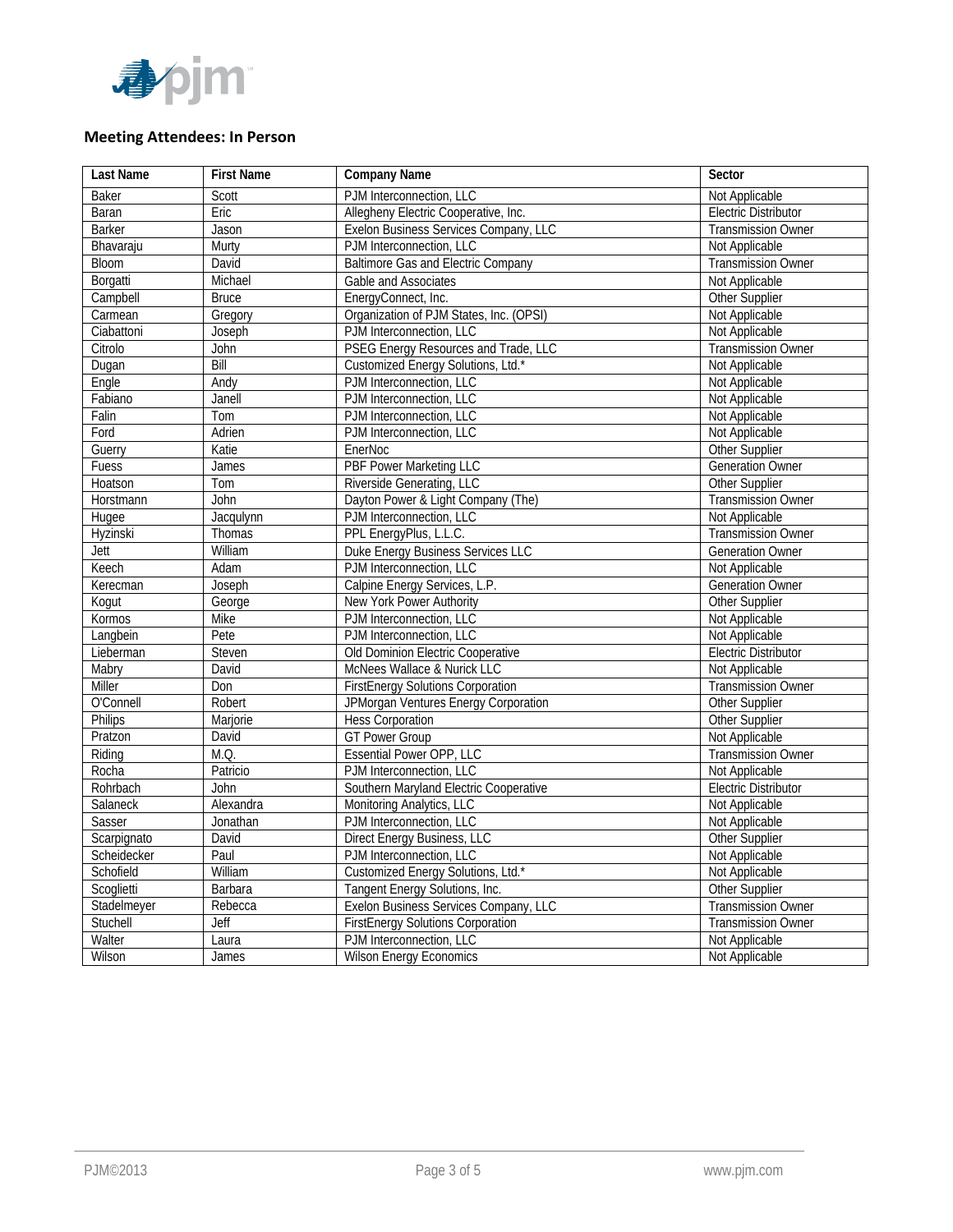

# **Meeting Attendees: Teleconference/ WebEx**

| Last Name        | <b>First Name</b> | <b>Company Name</b>                                      | Sector                      |
|------------------|-------------------|----------------------------------------------------------|-----------------------------|
| Ainspan          | Malcolm           | Energy Curtailment Specialists, Inc.                     | Other Supplier              |
| Alston           | <b>Rick</b>       | Old Dominion Electric Cooperative                        | <b>Electric Distributor</b> |
| <b>Burns</b>     | Wil               | <b>Burns Law Firm</b>                                    | Not Applicable              |
| Carretta         | Kenneth           | PSEG Energy Resources and Trade LLC                      | <b>Transmission Owner</b>   |
| Clover           | Bernita           | Duquesne Light Company                                   | <b>Transmission Owner</b>   |
| Currier          | <b>Jeff</b>       | Virginia Electric & Power Company                        | <b>Transmission Owner</b>   |
| DeNavas          | Joe               | Potomac Electric Power Company                           | <b>Electric Distributor</b> |
| Dugan            | Chuck             | East Kentucky Power Cooperative, Inc.                    | <b>Transmission Owner</b>   |
| Evrard           | David             | Pennsylvania Office of Consumer Advocate                 | End Use Customer            |
| Fahey            | Reem              | Edison Mission Marketing & Trading, Inc.                 | <b>Generation Owner</b>     |
| Farber           | John              | DE Public Service Commission                             | Not Applicable              |
| Feierabend       | <b>Rick</b>       | Dominion Virginia Power                                  | Not Applicable              |
| Filomena         | Guy               | Customized Energy Solutions, Ltd.*                       | Not Applicable              |
| Fitch            | Neal              | GenOn Energy Management, LLC                             | <b>Generation Owner</b>     |
| Flaherty         | Dale              | Duquesne Light Company                                   | <b>Transmission Owner</b>   |
| Fort             | Jim               | The Energy Authority                                     | Other Supplier              |
| Freeman          | $\overline{A}$    | Michigan Public Service Commission                       | Not Applicable              |
| Gil              | David             | NextEra Energy Power Marketing, LLC                      | <b>Generation Owner</b>     |
| Gilani           | Rehan             | ConEdison Energy, Inc.                                   | Other Supplier              |
| Glazer           | Craig             | PJM Interconnection, LLC                                 | Not Applicable              |
| Greening         | Michele           | PPL EnergyPlus, L.L.C.                                   | <b>Transmission Owner</b>   |
| Griffiths        | Dan               | Pennsylvania Office of Consumer Advocate                 | <b>End User Customer</b>    |
| Hall II          | Walter            | Maryland Public Service Commission                       | Not Applicable              |
| <b>Hastings</b>  | David             | DHAST Co.                                                | Not Applicable              |
| Heidorn          | Rich              | RTO Insider                                              | Media                       |
| Higgins          | Craig             | North Carolina Electric Membership Corporation           | <b>Electric Distributor</b> |
| Horton           | Dana              | Appalachian Power Company                                | <b>Transmission Owner</b>   |
| Howley           | Rachel            | <b>Hess Corporation</b>                                  | Other Supplier              |
| Jablonski        | James             | Borough of Butler, Butler Electric Division              | <b>Electric Distributor</b> |
| Jennings         | Kenneth           | <b>Duke Energy Business Services</b>                     | <b>Generation Owner</b>     |
| Johnson          | Carl              | Long Island Lighting Company d/b/a LIPA                  | Other Supplier              |
| Knapp            | Chester           | PEPCO Holdings, Inc.                                     | Not Applicable              |
| Leimann          | John              | Dominion Virginia Power                                  | Not Applicable              |
| Litchfield       | Matt              |                                                          |                             |
| Mancuso          | Maria             | <b>Baltimore Gas and Electric Company</b>                | <b>Transmission Owner</b>   |
| Marton           | David             | <b>FirstEnergy Solutions Corporation</b>                 | <b>Transmission Owner</b>   |
| Marzewski        | Skyler            | Monitoring Analytics, LLC                                | Not Applicable              |
| Maucher          | Andrea            | Division of the Public Advocate of the State of Delaware | <b>End User Customer</b>    |
| <b>McAlister</b> | Lisa              | American Municipal Power, Inc.                           | <b>Electric Distributor</b> |
| McDonald         | Steve             | Customized Energy Solutions, Ltd.                        | Not Applicable              |
| Miller           | John              | Commonwealth Edison Company                              | <b>Transmission Owner</b>   |
| Mok              | Alan              | Duke Energy Kentucky, Inc.                               | <b>Transmission Owner</b>   |
| Moss             | Skip              | <b>Monitoring Analytics</b>                              | Not Applicable              |
| Musilek          | $\mathsf{Jim}$    | North Carolina Electric Membership Corporation           | Electric Distributor        |
| Norton           | Chris             | American Municipal Power, Inc.                           | Electric Distributor        |
| Ondayko          | <b>Brock</b>      | Appalachain Power Company                                | <b>Transmission Owner</b>   |
| Orlando          | Jim               | Northern Indiana Public Service Company                  | Other Supplier              |
| Pach             | Darcy             | Duke Energy Kentucky, Inc.                               | <b>Transmission Owner</b>   |
| Pakela           | Greg              | DTE Energy Trading, Inc.                                 | Other Supplier              |
| Perrotti         | Frank             | New Jersey Board of Public Utilities                     | Not Applicable              |